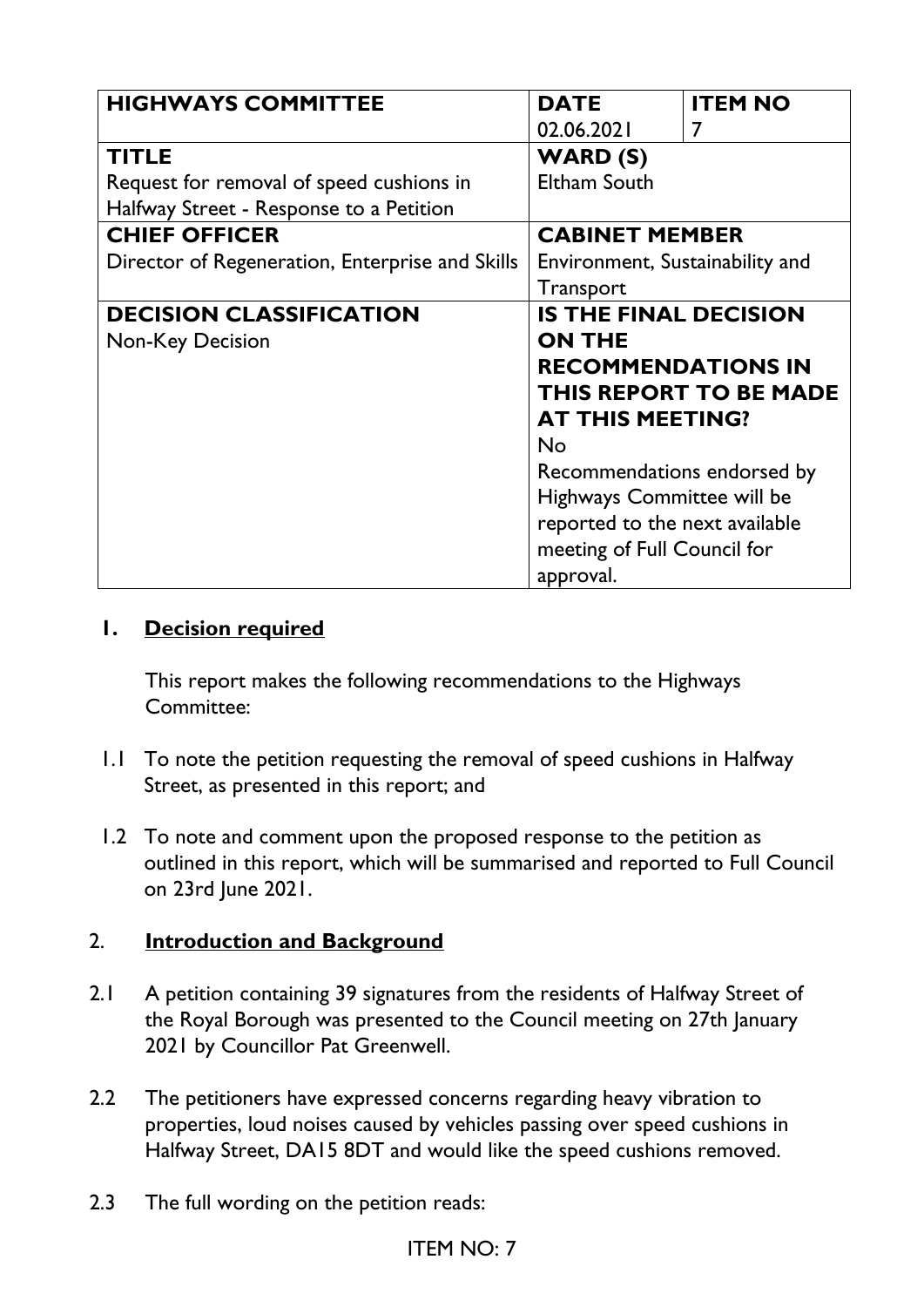*"We the undersigned residents including no's 262-278 (left side) and 311-331a (right side) would like to Petition Greenwich Council for the removal of speed bumps in Halfway Street.* 

*The reasons for this Petition are there are very strong feelings/concerns about the negative impact on these local residents namely:* 

- *Heavy vibration when large vehicles/lorries/buses pass over, possibly causing long term structural damage to these properties and impact on property value. Most residents have reported that their property 'shakes' when large vehicles pass*
- *Loud noises created by vehicles passing over speed bumps, causing residents anxiety/sleep disturbance especially early morning/late evening and throughout the day.*
- *Eventual increase of traffic including large vehicles in the future and anticipatJon of more vibration and noise when new Academy School built nearby, resulting in more vehicles, more often.*
- *Most residents have also suggested that this stretch of road needs resurfacing as there is deterioration of the road surface, with large pothole repairs as well as unevenness and sinking. This has been reported to Highways months ago, with no response to date*

*Overall we would like these speed bumps removed as there does not seem to be any benefit of these on such a short distance of road and would like Highways to install some other form of speed deterrent (signs /road markings) as there have been several vehicle accidents on this stretch of the road during recent years. Residents also request for the road to be resurfaced after this, as other sections of this road create vibration and noise due to surface deterioration and unevenness."* 

2.4 A recent car accident was reported, and photos included in the petition – See Appendix A*.*

#### **Background**

- 2.5 The petition was referred to the Director of Regeneration, Enterprise & Skills as the relevant Chief Officer, for investigation and response. This report sets out the outcome of that investigation and the available options for response.
- 2.6 Halfway Street (B2214) is a classified B road which runs from junction of Restons Crescent to Station Road in Sidcup. The road shares its boundary with Bexley Council. Most of the length of the road is in Bexley Council and the section between Overmead and Avery Hill is in the Royal Borough of Greenwich. Halfway Street forms part of a link between A2 and A20.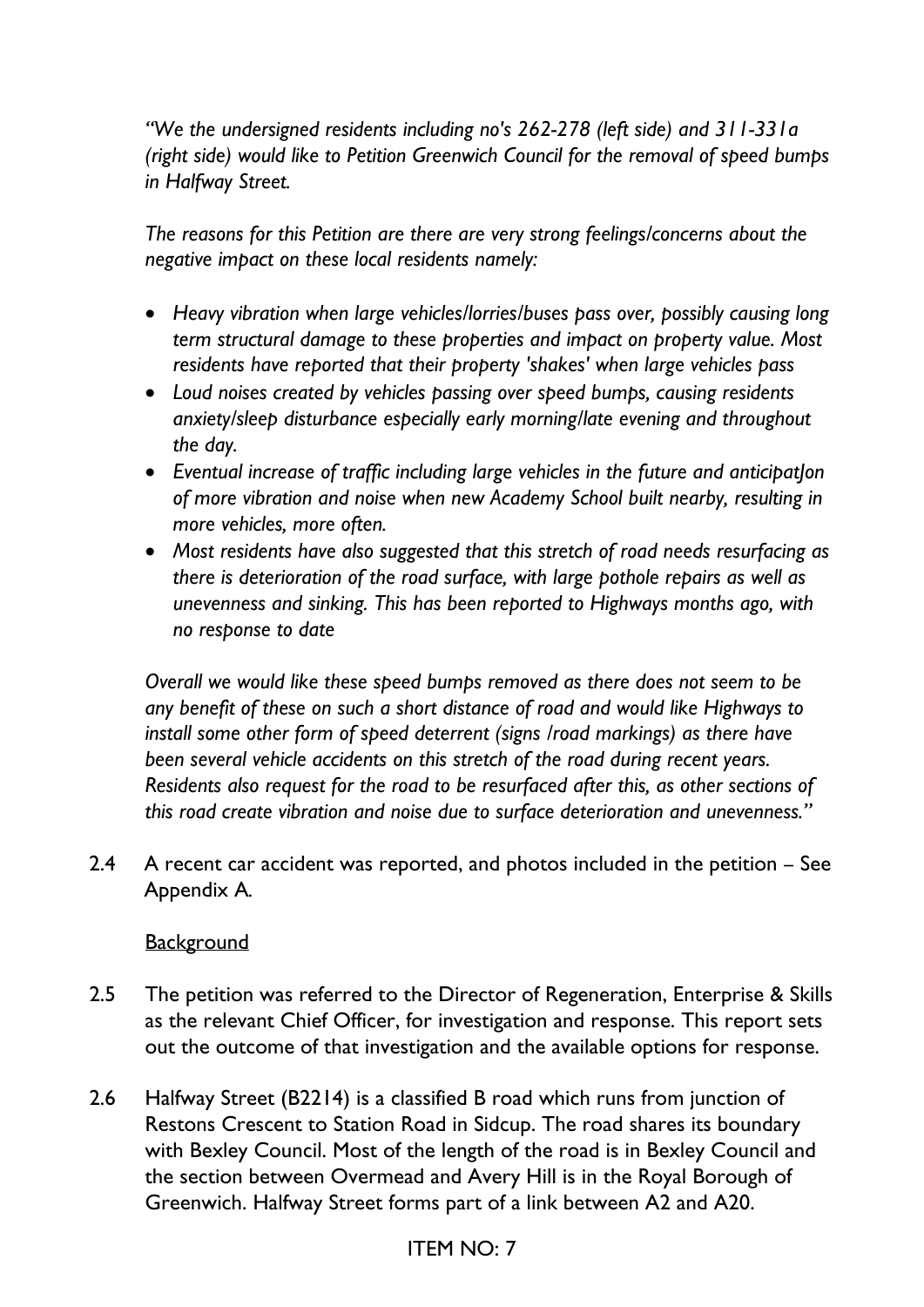- 2.7 Traffic surveys were conducted in September and October 2018, an average speed of 32.3mph percentile was recorded northbound and 32.5mph southbound, following requests by residents and ward members, relating to the speed of vehicles using the road.
- 2.8 Funding was therefore sought to implement traffic calming measures (speed cushions) which were installed, in February 2020, to reduce the speed of traffic, within the section of Halfway Street, which is the responsibility of the Royal Borough of Greenwich.
- 2.9 Further traffic surveys were conducted in March 2021, following further concerns raised regarding the request for the removal of the speed cushions. An average of 29.1mph percentile northbound and 28.7mph southbound was recorded. This indicated a reduction in speed of 3.2mph northbound and 3.8mph southbound after the installation of the speed cushion.
- 2.10 The latest available recorded collision data between August 2017 and July 2020 indicated 2 accidents. 1 serious casualty involving a vehicle and a motorcycle on the 14 September 2019 near junction with Croyde Close and 1 slight casualty involving 2 vehicles on 23 September 2019 at the roundabout near junction with Restons Crescent.
- 2.11 Since the installation of the speed cushions, a number of residents have raised concerns relating to vibration caused by passing traffic and the uneven arrangement of a set of the installed cushions.
- 2.12 The cushions have been investigated and confirmed to meet design standard in terms of height and spacing. No study has been conducted to confirm the source of vibration raised by the petitioner.
- 2.13 A site meeting was arranged by ward members which also included local residents and an officer from the Traffic Team, on the 8<sup>th</sup> of December 2020, in order to understand the issues raised and discuss the relevant resolution.

## 3. **Available Options**

3.1 Undertake a mini-consultation which can be undertaken with residents, to ensure that the proposal to remove the traffic calming measures has a majority support

If supported, remove the speed cushions and conduct further traffic surveys, in order to enable a further design option to be sought and consulted on, as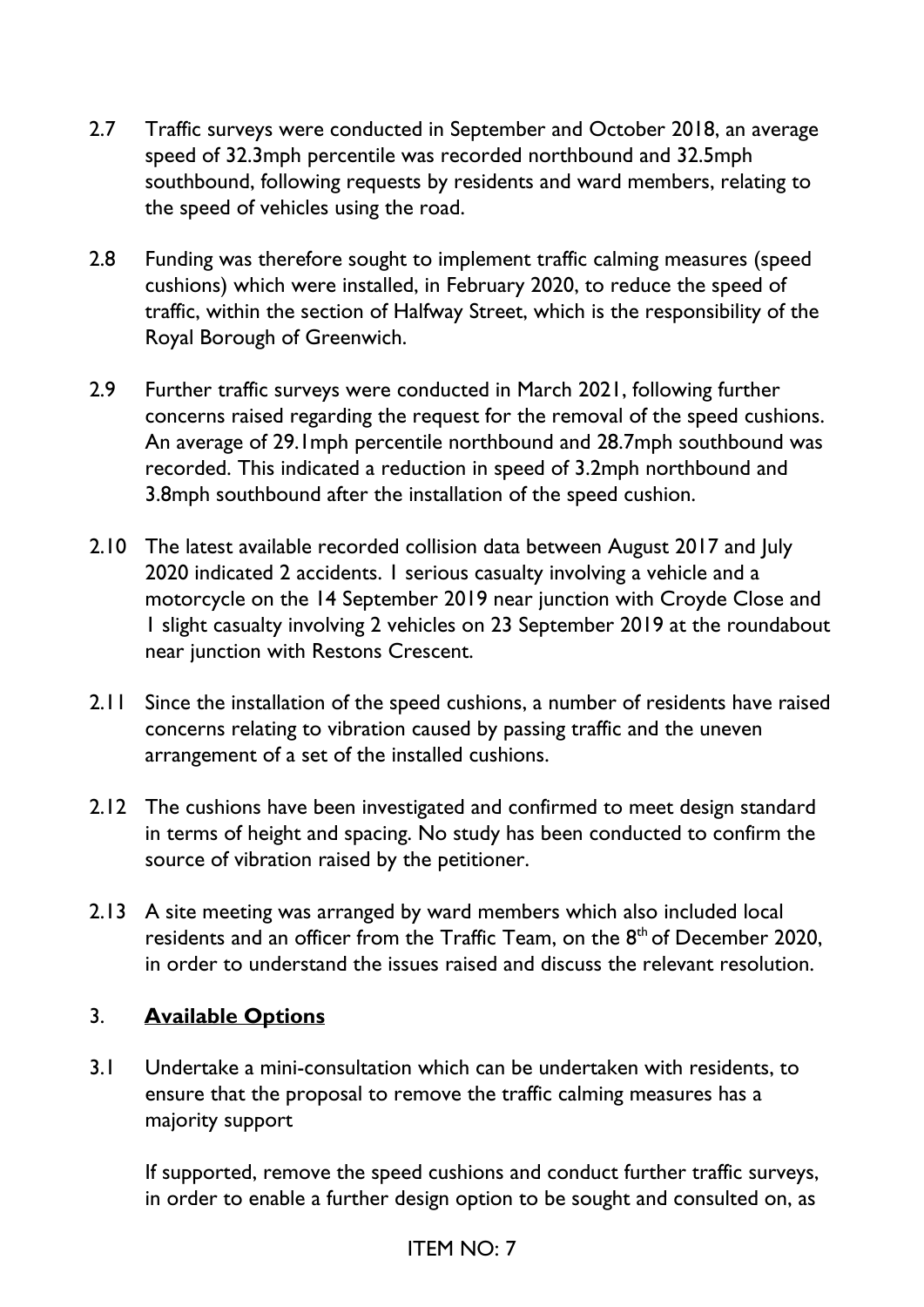there is evidence of a speeding issue in the road, of which the existing traffic calming is managing effectively.

3.2 Do nothing, as the evidence suggests that there is a speeding issue in the road.

### 4. **Preferred Option**

4.1 Proceed with option 3.2.

#### 5. **Reasons for Recommendations**

5.1 Considering the speed cushions have been installed to manage a speeding issue, there are concerns that removing the measures will allow speeding to continue.

#### 6. **Consultation Results**

6.1 No new or historic consultation results available.

### 7. **Cross-Cutting Issues and Implications**

| <b>Issue</b>                               | <b>Implications</b>                                                                                                                                                                                                                                                                                                                                                                                                                                                        | <b>Sign-off</b>                                                                  |
|--------------------------------------------|----------------------------------------------------------------------------------------------------------------------------------------------------------------------------------------------------------------------------------------------------------------------------------------------------------------------------------------------------------------------------------------------------------------------------------------------------------------------------|----------------------------------------------------------------------------------|
| <b>Legal</b> including<br>Human Rights Act | The Highways Committee is<br>requested to note the petition<br>presented by Councillor Pat<br>Greenwell to the Council meeting<br>held on 27th January 2021, and to<br>comment upon the proposed<br>response to this petition, as outlined<br>in this report.<br>Article $3.01(a)$ of the Council's<br>Constitution provides that residents<br>of the Borough may bring concerns to<br>the direct attention of the Council by<br>asking a member to present a<br>petition. | Eleanor Penn,<br><b>Assistant Head</b><br>of Legal<br>Services,<br>18th May 2021 |
|                                            | Paragraph A1.19 of Part 4 of the<br>Constitution requires that petitions<br>are referred to the relevant Chief                                                                                                                                                                                                                                                                                                                                                             |                                                                                  |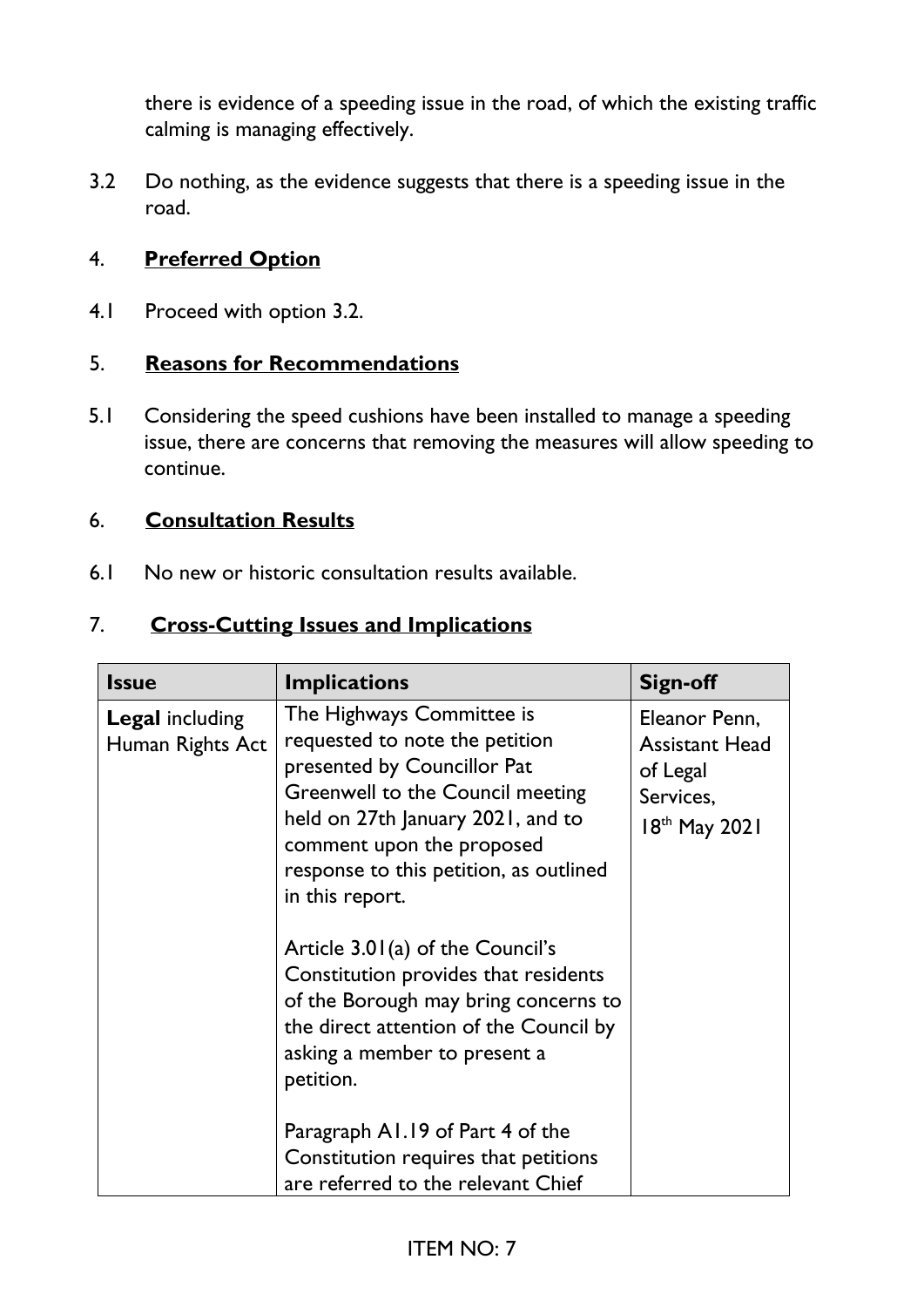|                                                                                   | Officer for investigation and response.<br>The outcome of the investigation is to<br>be reported back to full Council<br>within two meetings.                                                                                                                                                                               |                                                                                                               |
|-----------------------------------------------------------------------------------|-----------------------------------------------------------------------------------------------------------------------------------------------------------------------------------------------------------------------------------------------------------------------------------------------------------------------------|---------------------------------------------------------------------------------------------------------------|
| <b>Finance and</b><br>other resources<br>including<br>procurement<br>implications | This report requests the committee<br>to note and comment upon the<br>petition response, presented in this<br>report, with a response to be<br>submitted to Full Council on 23rd<br>June 2021.<br>There are no financial implications<br>arising from the adoption of the<br>recommendation (ref 3.2) within the<br>report. | Accountancy<br><b>Business</b><br><b>Change Deputy</b><br>Manager<br>Wunmi<br><b>Akintelure</b><br>20/05/2021 |
| <b>Equalities</b>                                                                 | The decisions recommended through<br>this paper have a remote or low<br>relevance to the substance of the<br>Equality Act. There is no apparent<br>equality impact on end users.                                                                                                                                            | Olu Soyoye<br><b>Principal Traffic</b><br>Engineer<br>21/05/21                                                |
| <b>Climate change</b>                                                             | The decisions recommended in the<br>report have low relevance to or<br>impact on climate change or the<br>Councils carbon reductions<br>commitments.                                                                                                                                                                        | Olu Soyoye<br>Principal Traffic<br>Engineer<br>21/05/21                                                       |

## 8. **Report Appendices**

- 8.1 The following documents are to be published with and form part of the report:
	- Appendix A Photographs of car crash at No. 323/325

## 9. **Background Papers**

 $\bullet$  N/A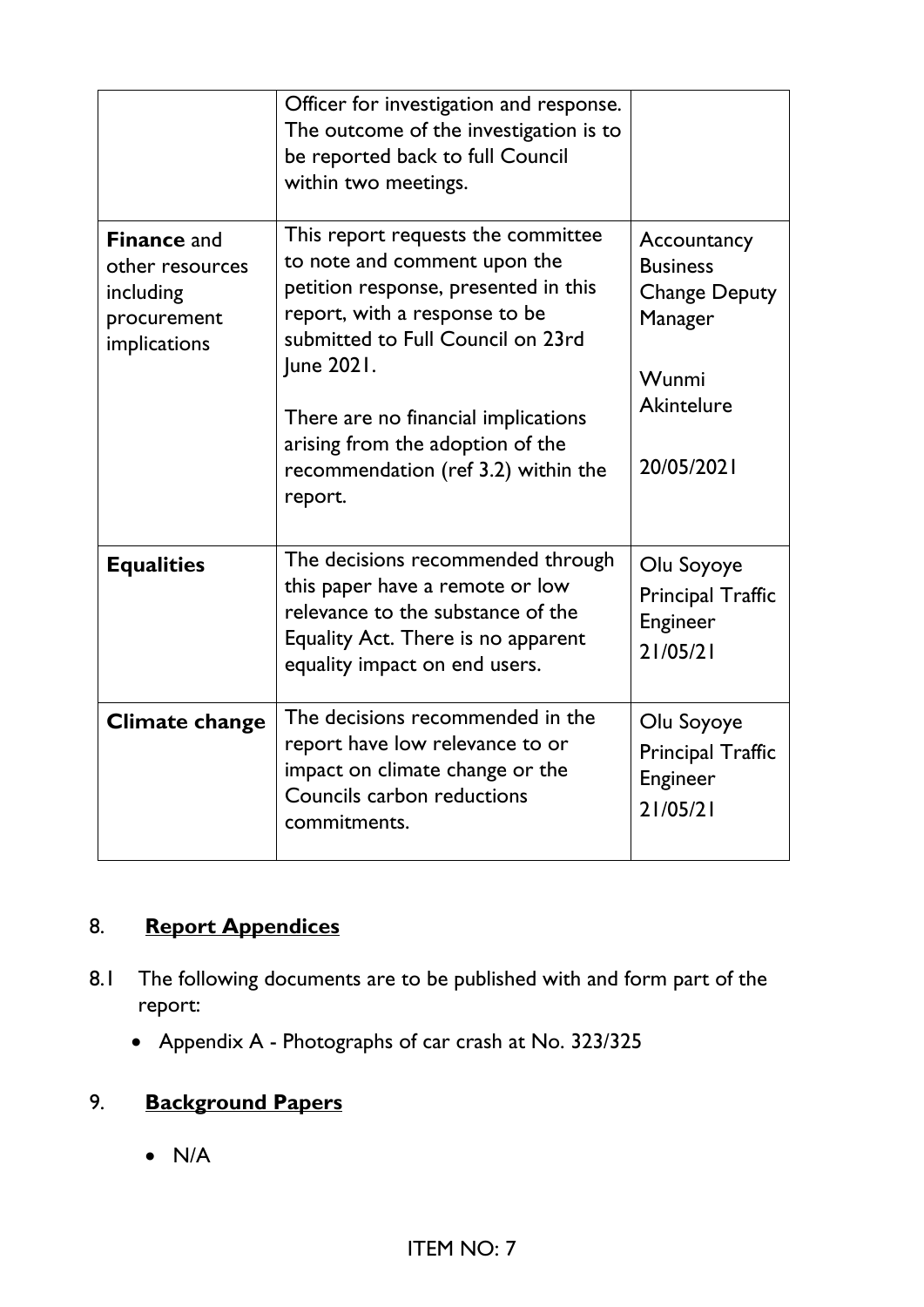| <b>Report Author:</b> | Olu Soyoye - Principal Traffic Engineer                     |
|-----------------------|-------------------------------------------------------------|
| Tel No.               | 020 8921 2175                                               |
| Email.                | olu.soyoye@royalgreenwich.gov.uk                            |
| Reporting to:         | Ryan Nibbs - Head of Traffic Group                          |
| Tel No.               | 020 8921 2397                                               |
| Email.                | ryan.nibbs@royalgreenwich.gov.uk                            |
| <b>Chief Officer:</b> | Pippa Hack, Director of Regeneration, Enterprise and Skills |
| Tel No.               | 020 8921 5519                                               |
| Email.                | pippa.hack@royalgreenwich.gov.uk                            |